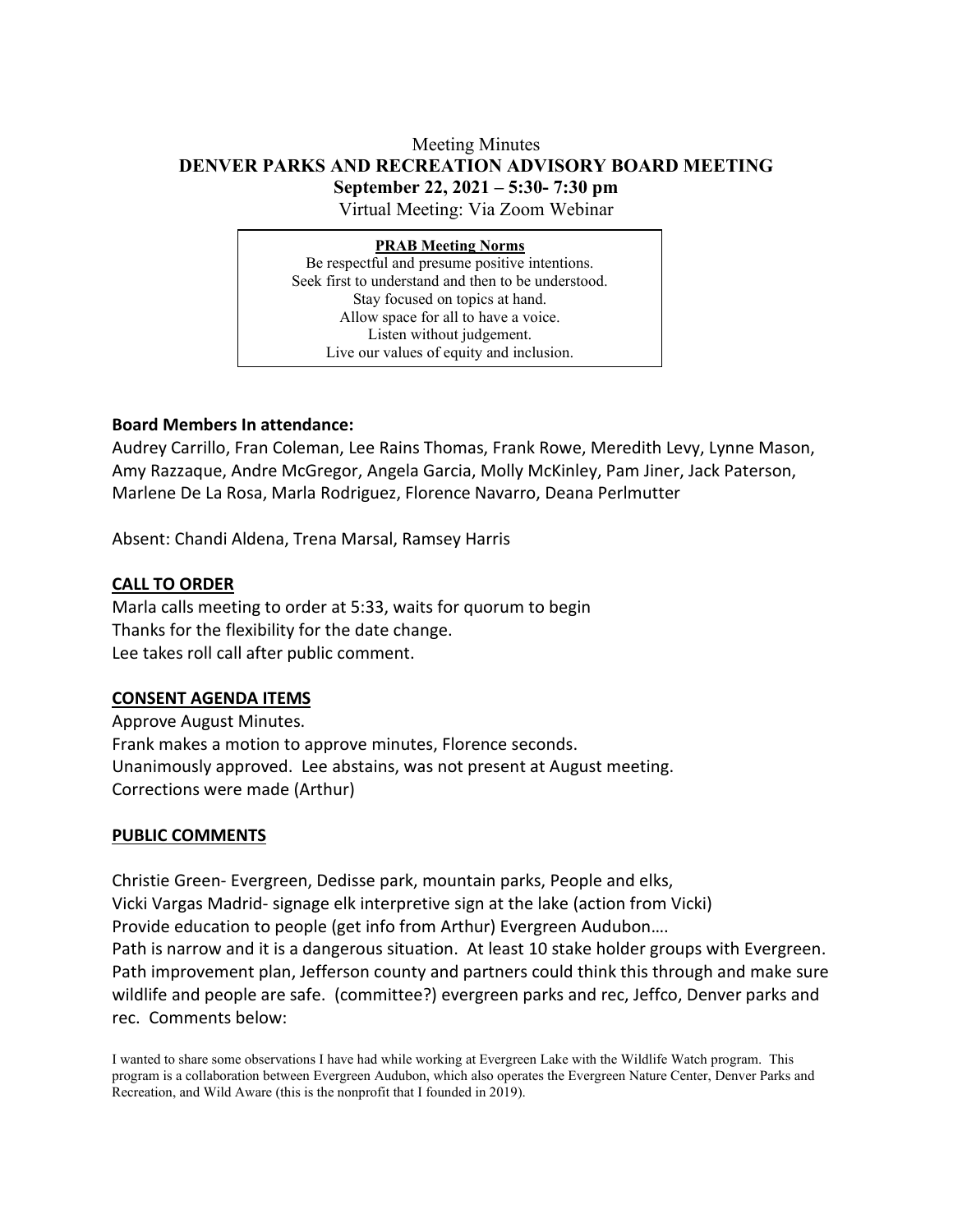While working with the Wildlife Watch program which involves volunteering at Evergreen Lake, I became more aware of issues between lake visitors and wildlife.

After some research, I discovered the stakeholders that have decision-making power in and around Evergreen Lake are many\*. These organizations affect park land, recreation, water rights, and adjacent roads. There is some communication between agencies, but never a meeting between them all to share plans and talk about effects on each interest.

This may translate into a mishmash of improvements and changes to the lake and path that affect the other stakeholders but are not roundly communicated.

An example of this would be the walking path improvement along the eastern side of the lake. This path abuts the section where elk calving takes place in June and where we at Wildlife Watch work to try to reduce the numbers of elk-human conflicts which are dangerous. The plans for the path were presented by EPRD and Jefferson County but were not shared with all of the stakeholders.

This construction was planned through JEFFTAAG, CDOT, EPRD with no input about the health and safety of the wildlife movement through the area and during calving season.

Elk regularly move through downtown Evergreen and all roads through Evergreen. Many elk cows have discovered small islands on which they give birth. For a couple of weeks every June, the cows swim across a narrow channel to feed and then return to the islands to nurse theirs calves. This event gives great joy to lake visitors, even when the cows become protective and make traveling along a small section of path dangerous to humans and especially dogs.

My suggestion is to create a coalition or at least facilitate a regular meeting with all of the stakeholders present, or as many as can participate.

As DPR actually owns DeDisse Park, the land under the hooves of the elk and the hiking shoes of the lake visitors, my suggestion is that DPR take the lead on organizing this coalition so that the needs of the entire community and wildlife are considered before plans are made affecting surrounding roads and paths, and the lake and golf course.

If I may add, Vicki Vargas-Madrid, the wildlife specialist for DPR, has been incredibly supportive of Wildlife Watch and has worked with the golf course to place more visible warning signs during calving and the rut season about the dangers of getting too close to wildlife. Additionally, she has placed signs along the lake path near the location of the calving island during the June weeks that the female elk show aggression.

At one point, there was a discussion about closing a small section of the path during calving. I think this idea could be supported by the community if there would be an alternative means for people to complete the 1.3 mile loop around the lake, such as creating a section that goes widely around the elk mamas but connects the trail. This would require discussion with Jefferson County which owns the road alongside the northern section of Evergreen Lake and associated path and could be a conversation facilitated by holding meetings between multiple stakeholders.

That was a long answer to a short question. Thank you for inviting me to speak and for reading through my proposal. It is refreshing to work with people who care about the wild places and people and animals that frequent them!

If I can clarify my position or answer questions, please feel free to reach out to me at info@wildawarecolorado or text/call 303- 324-8156.

All the best,

Christie Greene Wild Aware [www.wildaware.org](http://www.wildaware.org/)

\*Stakeholders for Evergreen Lake and surrounding land:

- DPR and associated wildlife concerns, human safety and park management/maintenance
- Wild Aware as representing the community of Evergreen as well as tourists
- Evergreen Parks and Rec
- Colorado Parks and Wildlife
- Evergreen Metro District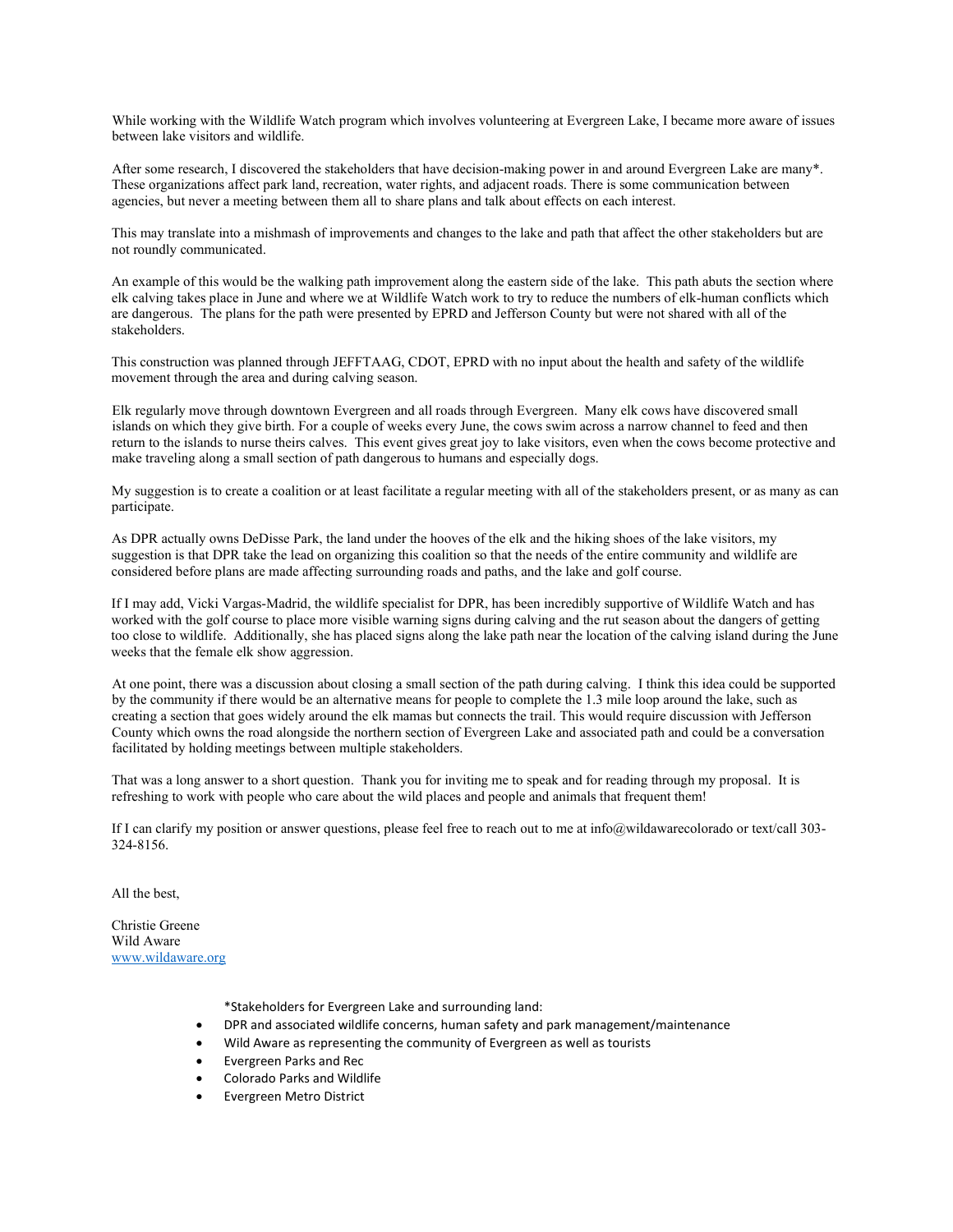- Evergreen Chamber of Commerce
- Evergreen Lake House operators and patrons
- **Golfers**
- Restaurant operators and patrons
- Recreationists including fishing, boating, and wildlife viewing
- CDOT
- Jefferson County zoning, Road and Bridges, and law enforcement
- Wildlife and wildlife tourism
- Evergreen Audubon/Evergreen Nature Center

Lynn has discussed with Christie and has seen the issue. CDOT issue as well. May not have been such a busy area when it was planned.

Fran- Scott and Vicki have been working on this.

### **EXECUTIVE DIRECTOR'S REPORT**

Scott Gilmore-

#### **Executive Director Report – PRAB Sept 22, 2021**

- **Recreation Center Operations:** All 30 Recreation Centers have been open since the beginning of September, but not at full operating hours. Due to continued hiring challenges and staffing uncertainty around compliance with the City's vaccination mandate, we are delaying full operations from Oct 4th to November 1st with better assurance of our staffing capabilities after the mandate deadline.
- **Outdoor Adventure and Alternative Sports Master Plan:** The master plan builds upon the vision in Denver's Game for a Healthy City to create a strategic framework that diversifies current recreation opportunities by providing new ways to engage with and recreate in the outdoors so Denverites can live long, healthy and happy lives. This master plan will provide new and innovative ways to access the outdoors and opportunities to recreation with a focus on providing access in low equity areas. The plan will provide DPR with recommendations to enhance outdoor adventure over the next twenty years in urban parks and mountain parks. Three types of outdoor adventure are being explored: Land, Snow, and Water. A technical advisory committee is meeting up to 6 times to continue to inform the plan. The list of stakeholders on the technical advisory committee are attached.  The final plan development stage will be February through April 2022. Three open houses and public meetings will take place. **The first virtual public meeting will be held September 30 @ 5:30pm,** and a public online survey will launch at this meeting (which we will also share with you all once available). Please attend and spread the word! The [flyer can be found here,](https://www.denvergov.org/files/assets/public/parks-and-recreation/documents/planning/publicmeeting1_09302021_outdooradventuresalternativesports.pdf) and is in English and Spanish. The invitation via email can be found at <https://conta.cc/3BwiNsL> and you can share events on social media: [Facebook Event](https://fb.me/e/6AJyIKV8b) | [Nextdoor Event](https://nextdoor.com/events/4102274?init_source=copy_link_share) | [Website Event](https://tockify.com/denverparksrecreation/detail/193/1633044600000)

[https://www.denvergov.org/Government/Agencies-Departments-Offices/Parks-Recreation/Planning-](https://www.denvergov.org/Government/Agencies-Departments-Offices/Parks-Recreation/Planning-Development/Park-Facility-Projects/Outdoor-Adventures-and-Alternative-Sports-Master-Plan)[Development/Park-Facility-Projects/Outdoor-Adventures-and-Alternative-Sports-Master-Plan](https://www.denvergov.org/Government/Agencies-Departments-Offices/Parks-Recreation/Planning-Development/Park-Facility-Projects/Outdoor-Adventures-and-Alternative-Sports-Master-Plan)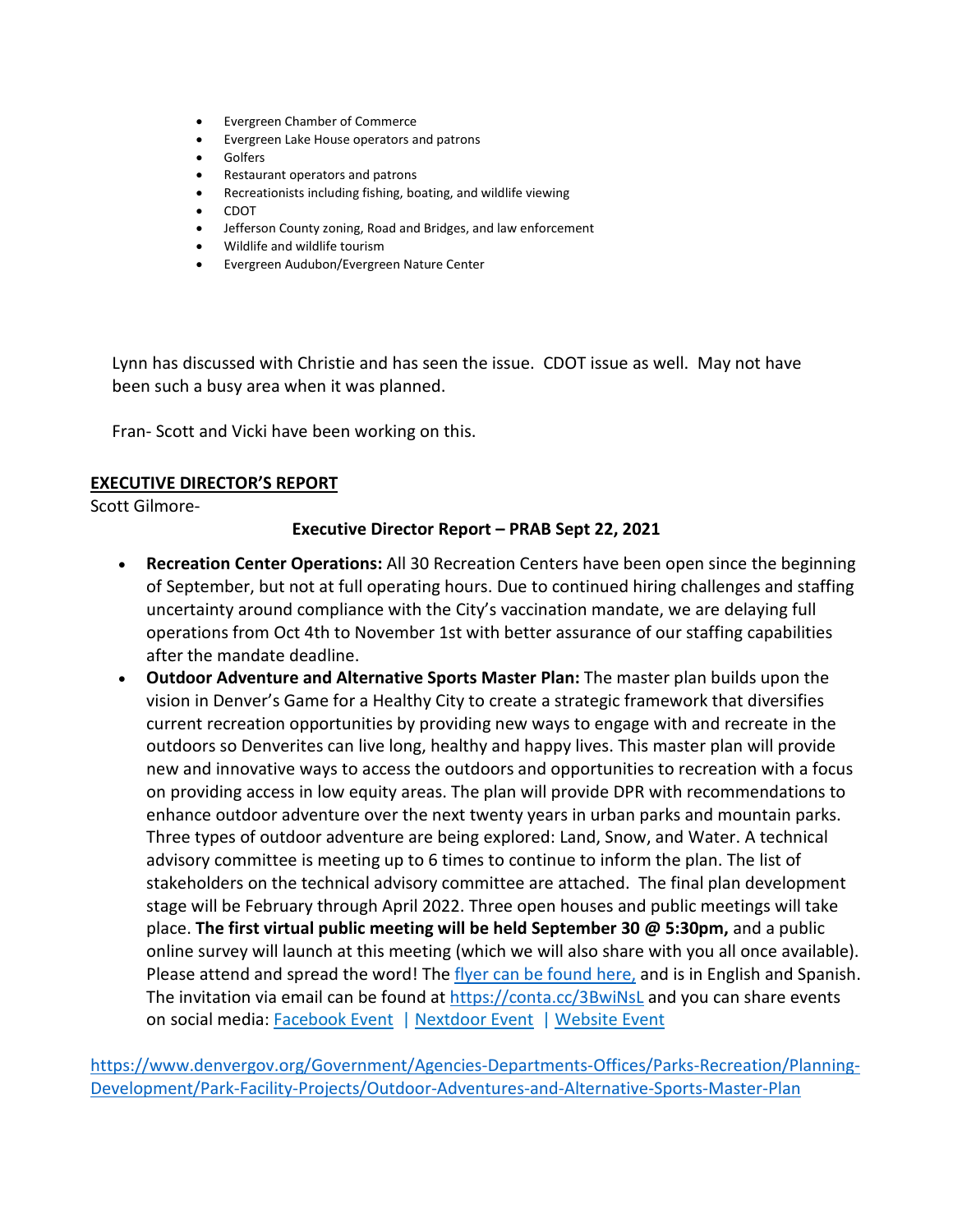- **Civic Center Park** and the surrounding areas that include MacIntosh Park (15th Ave. and Cleveland Street) and Pioneer Monument (corner of Broadway and Colfax) will be temporarily closed beginning on Wednesday, September 15 for serious public and environmental health risks due to unsafe conditions associated with rodent infestation, human waste, trash accumulation and illegal drug activity that is creating a negative and dangerous environment in our public spaces. These areas will be access restricted for purposes of cleaning, restoration and abatement. Restoration will include rodent mitigation, graffiti removal, tree trimming, irrigation repair, aeration, seed, and fertilization as well as installation of additional lighting upgrades. The closure is temporary, and the park will re-open when restoration and abatement and clean-up measures have been completed and the park is safe for everyone to use. Park Rangers continue nighttime curfew operations, and DPR is producing a scope of work and plan to ensure 20-hours-day/7-days-a-week coverage in the park with an additional 8 Park Rangers and 11 maintenance and operations personnel. Organizers of scheduled events in Civic Center Park have been contacted for rescheduling or relocation to other park properties.
- **Renaming Parks Facilities:** We have discussed with the PRAB Operations & Maintenance, Budget & Finance Committee our recommendation to proceed with the park naming process at this time **only** for the parks facilities identified by the citywide Naming Commission and to have a moratorium on any new park naming proposals except for the previous proposals that were already in the pipeline. DPR is working with Derek Okubo and Councilwomen Kniech and Ortega to define a process to advance the work done by the Naming Commission to evaluate the names of city-owned facilities. It is recommended that a contractor be hired to manage the process and facilitate the community conversations that will educate residents on the commission's findings; facilitate a discussion on whether the community agrees with recommendations and wants to move forward with a renaming process; develop a committee comprised of various community stakeholders; and work with the committee to manage the renaming process (solicit names, community input on names and selection of final name). This would then dovetail into the process defined in the DPR Naming Policy (petition, PRAB public hearing/vote, Council public hearing/vote), which would be managed by the committee.
- **Skyline Park:** The Skyline Park team completed public engagement over the summer, hosting the third and final public workshop in June. The design team is currently finalizing the concept plan for all three blocks of Skyline Park, which will be shared with the public in the next few weeks. The team is also currently wrapping up the conceptual level construction cost estimate and negotiating the final design contract to start construction documentation of Phase 1 (Block 2).
- **Civic Center Next 100:** In June, the Civic Center Next 100 team hosted a highly successful Public Workshop #2, where DPR received over 1,300 unique points of feedback including inperson engagement in Civic Center Park. Next Thursday September 23<sup>rd</sup>, the project team will be hosting the third and final public workshop and will share the preferred concept designs for Bannock Street, Greek Theater and Central Promenade as well as next steps on the Central Gathering Feature. The final concept plan will be completed following the engagement later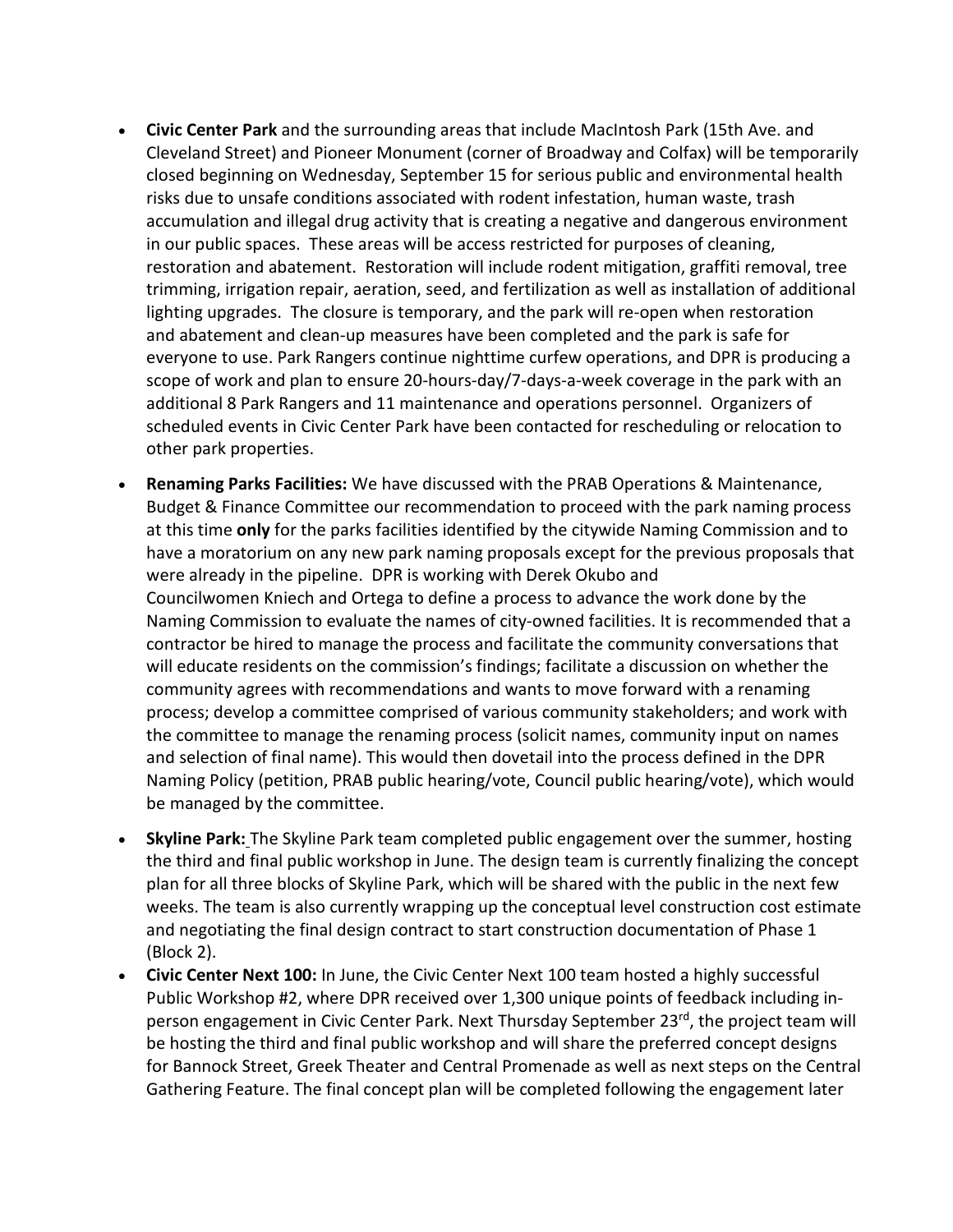this fall. Following concept design, all four projects will split into their own final design and implementation timelines.

• **Opening of 29th & Fairfax Park:** Denver's newest park at 29th Avenue & Fairfax Street is now open! This area of the Park Hill neighborhood has been considered a "park desert" where residents have more than a 10-minute walk or roll to a quality park facility. That's why, in 2015, when a plot of land became available to purchase at a very affordable price, DPR jumped on it even though funds were not immediately available to develop it into a park. By leveraging 2018 voter-approved Park Legacy funds along with other funding sources including a donation from HM Capital and Ben Maxwell, the design and construction were accelerated, and now the community has a new park to come together.



Discussion:

Molly- Wonders about process of connecting unhoused folks with resources through the Civic center closure? Some concerns about how this was handled and where these folks went.

Scott- ongoing issue. Safety issue, trash, unsanitary, shooting in the park. People could not walk through park safely. CDPHE, public works, etc. city agencies. Closed through public health order. Safety and environmental concerns. Remediation. Gave 7 day notice to people staying in parks. Tried to connect with services. Place Showers For All in park 2 days per week. Potentially look for a job. About 50 showers a day, 25 loads of laundry. They contacted DPR about safety issues.

Budget Presentation Sheila Urban \*presentation included with approved Sept 2021 minutes. [https://www.denvergov.org/files/assets/public/finance/documents/budget/2022-mayors-budget](https://www.denvergov.org/files/assets/public/finance/documents/budget/2022-mayors-budget-book_v2.pdf)[book\\_v2.pdf](https://www.denvergov.org/files/assets/public/finance/documents/budget/2022-mayors-budget-book_v2.pdf)

Safe outdoor (HOST is running this) Converting some part time positions to full time with benefits. ARPA- American Rescue Plan Act- shifting away and back to DPR. All centers will have 2 full time rec coordinators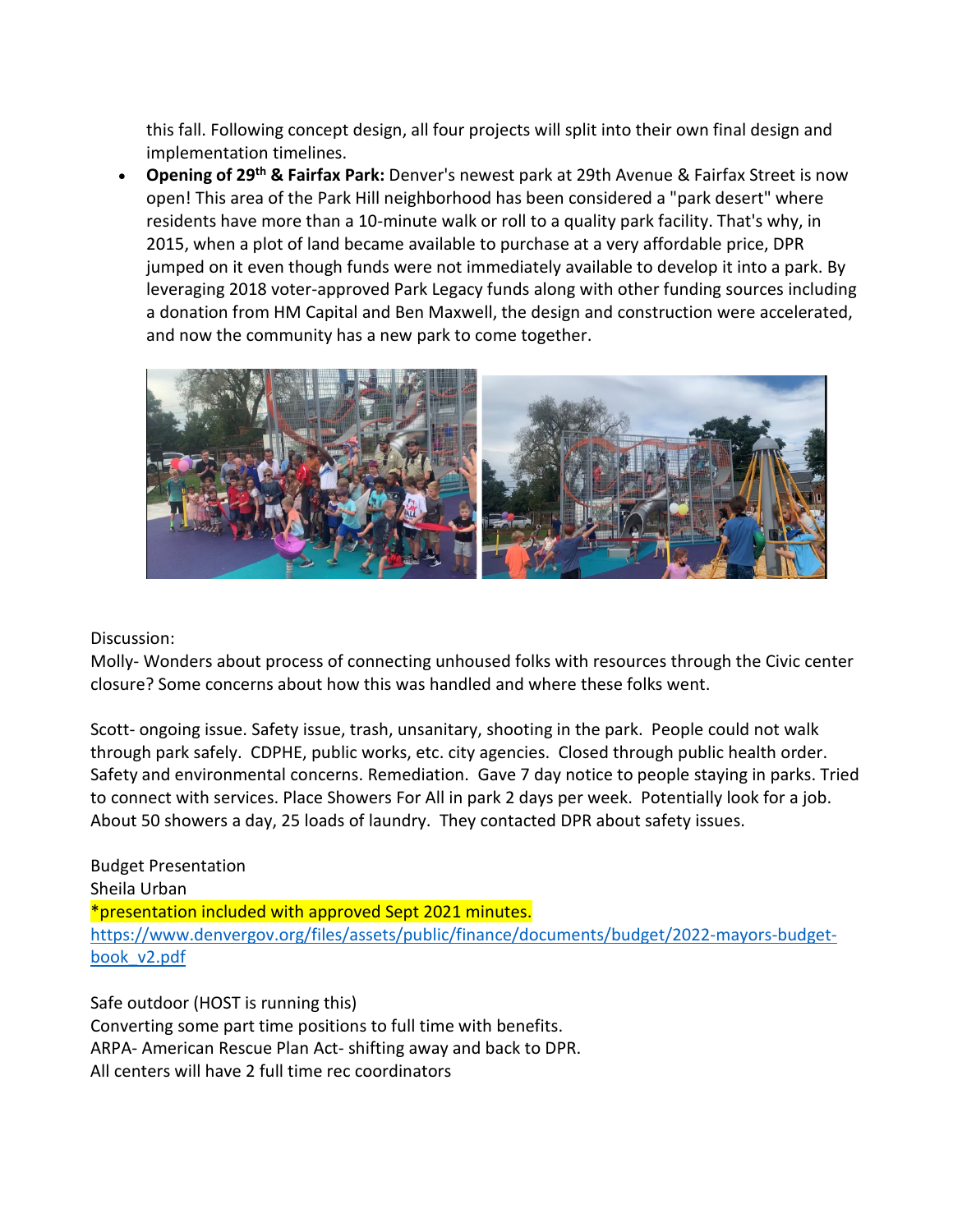Discussion:

Fran- Excited to see the trash program being funded. Would like to add the cost of resources (staffing, etc.)

For Scott- regarding Civic Center- are there restrooms in the park?

Scott- in the McNichols building on the outside of the building. Unfortunately, it became a place to do drugs. Worked with Denver day works and had individuals monitoring the restrooms. 2 individuals have begun as regular employees. Modeling the same at Sonny Lawson park. Will try to staff restrooms where issues are likely to come up.

Molly- can you explain the role of new park rangers, etc. Concerned about unhoused being policed out.

Scott- Understands the park ranger importance and has seen the program grow over 20 years. Working to not have police enforcing park regulations. Park rangers are much softer and give tickets that are civil in nature. Work to get compliance. Begin collecting resources for unhoused people. Rangers are saving lives in Civic Center. Narcan administered about 12 times per month. Rangers are working to keep public safe. Changing from on call to full time. Closed governors park playground in addition. Found 30 needles in a 2 day period.

Molly- larger social issue, would like to understand how we are working with other departments to try to solve these complex issues.

Headwaters protectors- worked with them on Sunday and helped get supplies for un housed.

Marla- how we can brainstorm and support solutions, lets send to committee.

Florence- Ranger program has come a long way. It has grown so much.

# **OTHER ITEMS**

Youth Ambassador- not able to attend today as planned.

Bond Project Summary- Craig Coronato

\*presentation included with approved Sept 2021 minutes

Rise supplements current elevate bond, capital improvements, etc. Hopeful that the Rise bond will take Pressure off the budget to be able to fund other projects.

# Discussion-

Lee- restroom issues- year round?

Scott- It is still a priority as we put in any new restroom facilities in parks to have them open year round. Recognizes the importance of the issue.

Marla- we are to understand this as a part of the larger funding for parks and rec. Scott- general fund bond money, legacy dollars and possibly Rise dollars. Wants to use these funds and complete parks.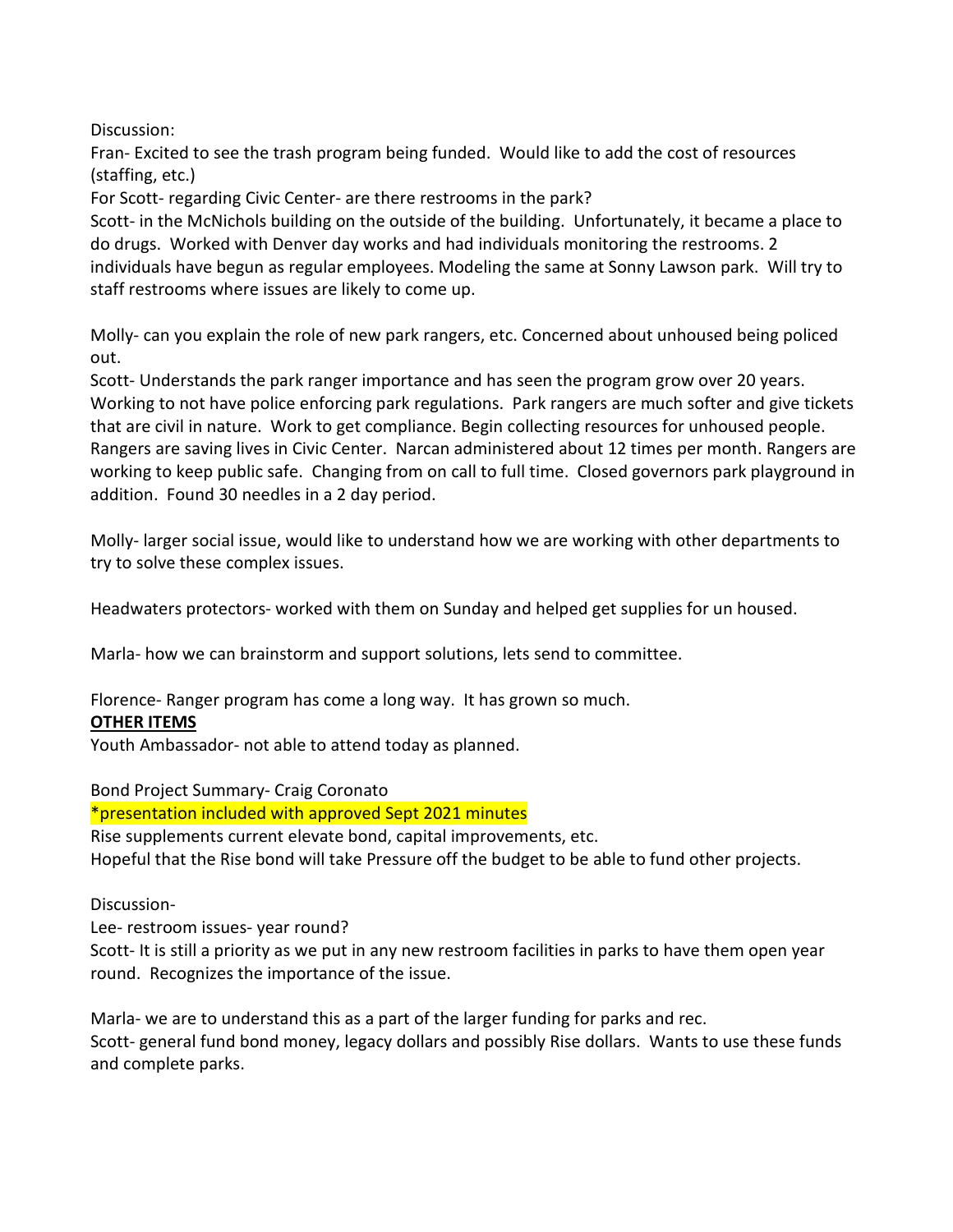## Fran- 5280- what is that trail?

Craig- a trail, but is more of a system that is signed and amenities around the city. Much is sponsored as downtown Denver partnerships. Coors field to sunken gardens. A project that has been in the works for 5 years. Will be developed in segments.

<https://www.downtowndenver.com/initiatives-and-planning/the-5280/>

# <https://www.rmpbs.org/blogs/news/5280-trail-denver/>

Pam- exciting to see improvements at the Montello central park. Nice to have new improvements, extensions, new trees. Will be wonderful. Need more things for people to do outside of their homes. What specifically is happening with restrooms? Very appreciative of all the focus. Scott- Montbello central park- regional park for the area. Possibly add a restroom in the park, more accessible. This area needs this.

Meredith- when would planning and design begin? Craig- planning and design may being if bond passes early 2022. National western is broken out separately. Likely 2023-24 to have designs ready and funds planned for. Molly- why the western center projects would get funded first? Craig- unsure, but it is a separate item on the ballot.

# **PRAB COMMITTEE REPORTS**

Executive Committee: Retreat follow-up / Committee discussion Marla- progress with retreat items.

- Committee chair meeting tomorrow- hope to move forward
- Still working on entire organization and how committees should look and build consistency.
- Vaccine verification- easy to do. Arthur can do the verification. Thanks to those who have already taken care of this.
- Topic tracker to keep track of items and everyone to know what issues are being addressed. Can track topics better and will be available for public to see. Still working out the logistics of how it will work.
- Community chat- we hope it will gain some momentum and want to have others join the conversation as well. Working on more opportunities to engage with the public through various efforts. Google form, tracker.
- Nominating committee- proposal to have elections in November since the next meeting is so soon. Meredith, Andre, Frank- will be on the nominating comm. Florence will serve as advisor to comm.

Committees- wonder if we should have elections in committees as well? Nominating committee should perhaps track and think through together

Planning, Design, Funding, Accessibility (Meredith) Met 8/25, regroup, prioritize, reviewed mission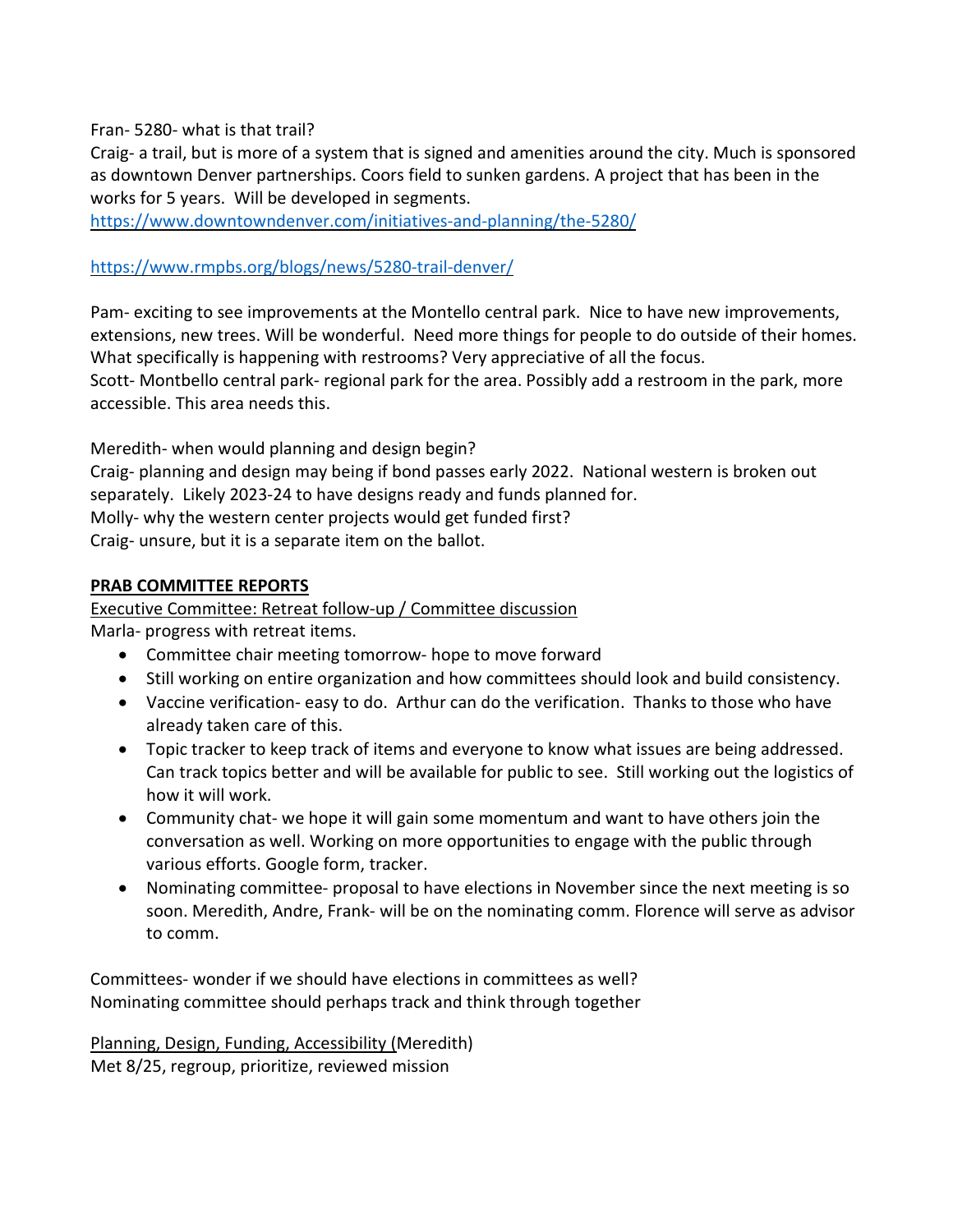Transportation challenges, learn about mountain parks action plan see what goals will be. Want to understand interdepartmental development and more info about partnerships with other agencies. Playground play structures. Some responses and challenges have already been provided.

No upcoming surveys, but there are a lot of public meeting. Civic center 9/23 Outdoor adventure meeting 9/30

## Operations, Maintenance, Budget (Frank)

Met 8/30. Seems that they were able to follow many of the recommendations made in the white paper.

Topic tracker, as well as the input form for the community.

Naming policy- Happy presented extensively to the committee the current naming issues, and current policy.

Current name changes would go through existing policy. Everything new is on hold until the mayor's commission.

## Recreation (Marlene)

## Met 8/25

Huge recovery phase, from pandemic and from being closed. Every center will have 2 rec coordinators. Staffing is the biggest challenge.

Next priority is to increase hours of operation. Rec staff stayed busy during down time.

9/30 outdoor adventure plan meeting. Welcome back to rec in October, but got pushed to November Laura- Will be introducing rec center supervisors to each RPAB member.

### Resiliency and Sustainability (Fran)

Learning more about game plan. Tried to begin early at 12:30. Will begin at 12:30 with community input and end at 2. Asking for a real time update.

# Park Hill Golf Course Update

Andre- majority of meeting was public comment. As a result, now feels a little rushed. Last meeting is next month. Conversation that conservation easement not being discussed. Supermarket- what will it look like. Consider what this will be like in 20 years.

301, 302 ballot initiatives. 301- supporting open space and prohibiting development on land. 302 development group supported- tries to define the conservation easement.

Fran- decided to be neutral on 301 and opposed to 302. This feels rushed and perhaps both groups should not be on the ballot. The study, why do people think it was controversial? Was there a study?

Andre- more about various opinions and what different people. The community may not have been considered. Will check and find out if a study occurred?